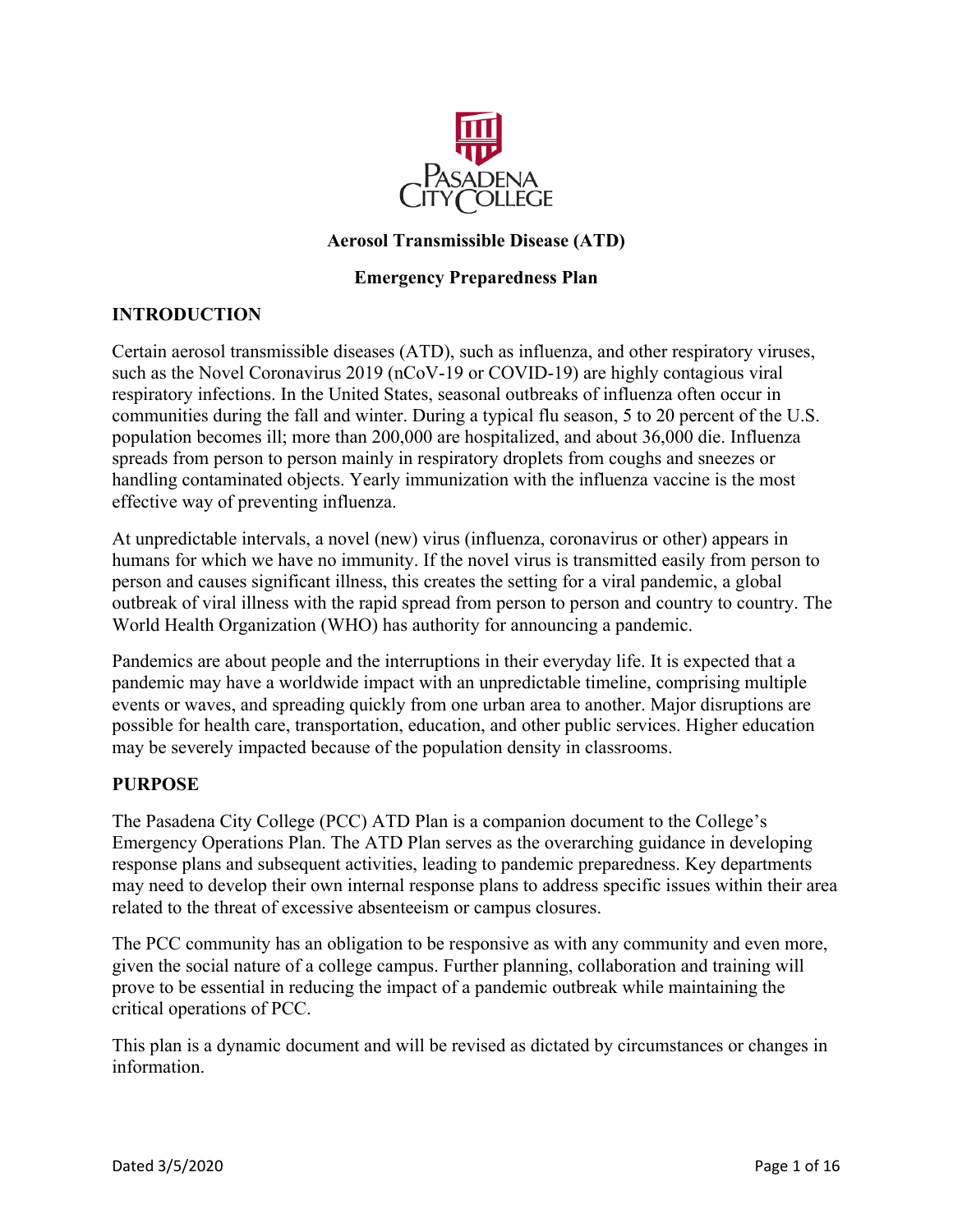# **OBJECTIVES**

The greatest effect on Pasadena City College (PCC) will be absenteeism due to widespread illness or preventative measures directed by public health authorities. The focus of this plan is to prepare the College to respond to high absenteeism and the possible curtailment of specific activities. This plan is guided by the following principles:

- Protect and support the health, safety, and welfare of our students, faculty, and staff, as well as the assets of the college;
- Maintain a commitment to the college mission to provide instruction and service;
- Maintain business and administrative operations;
- Recover as quickly and efficiently as possible if any activities are interrupted or suspended;
- Ensure multi-modal communications within the college community, the local communities, and with stakeholders;
- Establish benchmarks or "triggers" to prompt prudent actions;
- To the extent feasible, extend the services or expertise of the college to benefit our community neighbors.

# **AUTHORITY**

The State of California has the primary responsibility for public health matters within its borders, including isolation and quarantine authority. That authority is usually exercised locally by the Pasadena City Department of Health and Social Services. In a pandemic the Department of Health and Social Services collects and analyzes health information, conducts epidemiologic investigations, institutes isolation and quarantine measures and, may close any facility if there is reasonable cause to believe that the facility may endanger the public health. The College has authority under Board Policy and the Emergency Operations Plan to also take actions to minimize the impact of an epidemic or pandemic on the District.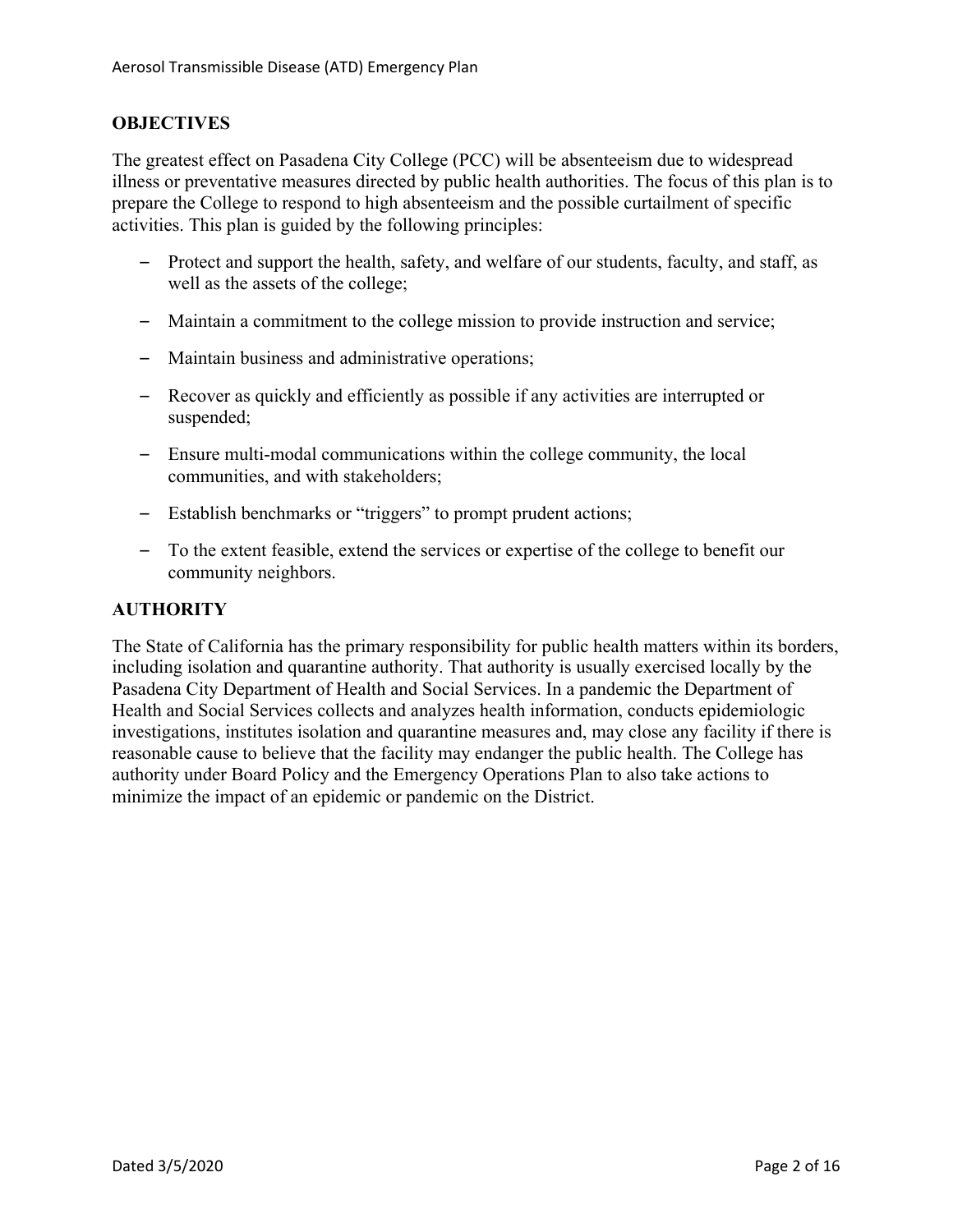# **PUBLIC HEALTH AND HYGIENE ETIQUETTE**

Access to vaccines and antiviral drugs may be extremely limited, and non-medical interventions may be the only way to delay the spread of the disease. Non-medical interventions include limiting social gatherings and using infection control measures to avoid spreading the disease.

The best guidance available is:

- **Avoid close contact** with people who are sick.
- **Stay home** and away from work until you are fever-free for 24 hours without the use of fever reducing medications.

A fever of 100.4-degrees Fahrenheit (38 degrees Celsius) or higher The Centers for Disease Control defines ATD symptoms as: AND one of the following: cough, sore throat, or shortness of breath.

- when coughing or sneezing. Wash your hands after using a tissue or handkerchief. • **Cover your mouth and nose** with a tissue, handkerchief, or the sleeve of your clothing
- **Clean your hands**. Frequent handwashing with soap and water is the best response to widespread illness. Administrative units should consider providing waterless antibacterial hand cleansing solutions to individuals.
- **Avoid touching** your eyes, nose or mouth.
- Persons with respiratory infection symptoms can use a disposable surgical mask to help prevent exposing others.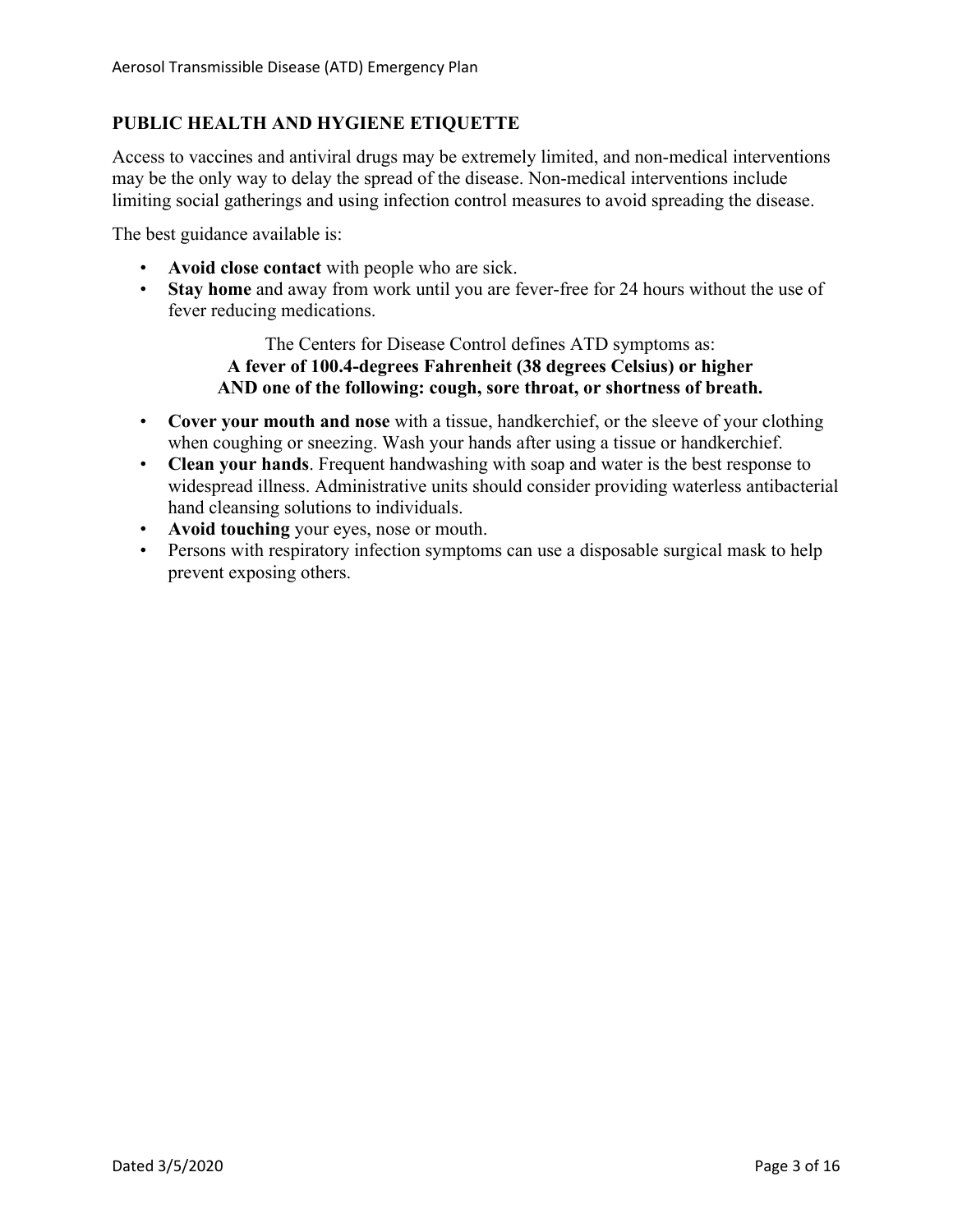# **ATD COORDINATION COMMITTEE**

While operational demands may require participation of individuals throughout the college's staff and faculty, the following roles will serve as the Aerosol Transmissible Disease Coordination Committee:

- **1. Chief of Police (co-chair)**
- **2. Director, Student Health Services (co-chair)**
- **3. Superintendent/President**
- **4. VP Human Resources**
- **5. VP Instruction**
- **6. VP Student Services**
- **7. VP Business & Administrative Services**
- **8. ED, Facilities**
- **9. Public Information Officer**
- 10. VP Noncredit/Offsite Campuses
- 11. President, Academic Senate
- 12. AVP, Information Technology Services
- 13. Director, Psychological Services
- 14. Dean, Counseling and Student Success Services
- 15. Associate Dean, Student Affairs
- 16. Student Health Services Clinic Physician
- 17. Director, International Students
- 18. Director, Admissions & Records
- 19. Risk Management Services Technician

Resources: Additional Campus Police personnel, division deans

Each member of this committee is expected to ensure sufficient coverage of their area of operations to ensure consistent coordination and efficient marshalling of resources. Those members listed in **bold-faced** type will form the core leadership group during a period of emergency response.

# **CRITICAL & ESSENTIAL FUNCTIONS**

The response guidelines beginning on page 7 will be used to determine what individuals, units, and departments will be directed to stay home in response to certain external factors. In preparation for these decisions, the administrators of each Department/Division will:

- 1. Plan on how to operate during a period of excessive absenteeism.
- 2. Plan on how to maintain critical and essential functions if the District must close. Consider what functions could be delayed or postponed or could be completed via telecommuting.
- 3. Identify, by name, the absolute minimum number of staff needed.
- 4. Identify a chain of succession within the area.
- 5. Identify contact numbers and emails address for all staff.

Copies of those plans are to be submitted to the Chief of Police and to the Superintendent/President.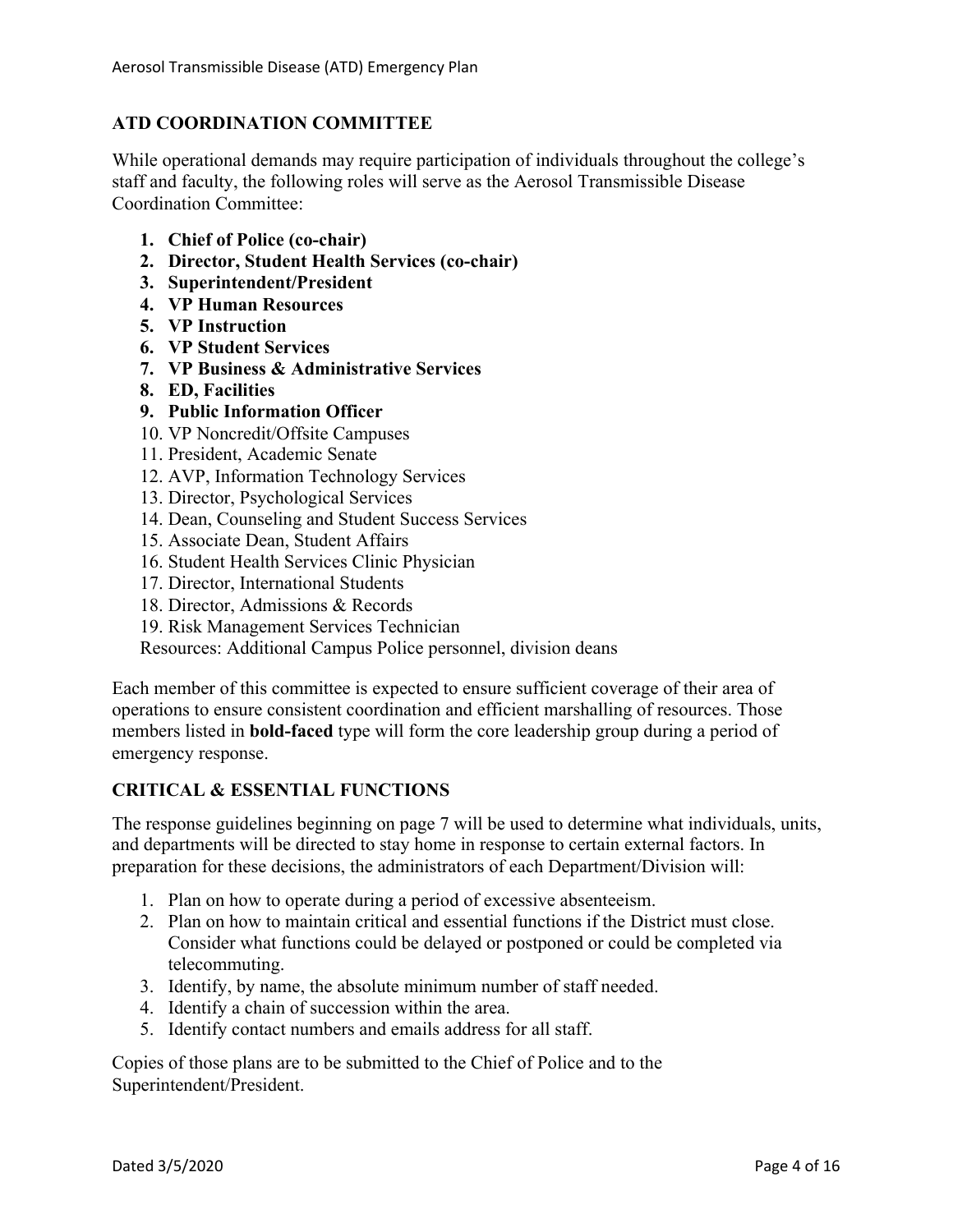# **PLANNING CONSIDERATIONS – COLLEGE-WIDE ISSUES**

# *Instruction*

The Office of Instruction shall develop policies and procedures concerning the necessity for waivers of regulations regarding examinations and required days of instructions. The Office of Instruction should also encourage faculty to consider developing alternate methods to deliver classroom instruction and materials in the event of a campus shutdown. Implementation of these policies and procedures will be coordinated with the Academic Senate and Student Services. Information, as available, will be distributed to the college and posted online.

# *Human Resources*

The primary effects of a novel pandemic will be on staffing levels. Unlike natural disasters, pandemics do not damage property or equipment; the effects are mainly human resource oriented. Absenteeism may be for a variety of reasons: illness/ incapacity, caring for other family members, or school closures. Human Resources will develop guidelines and provide answers to frequently asked questions related to leave, benefits, payroll and employment.

# *Information Technology Services*

During a Level 2 or Level 3 pandemic event, it is possible that the college's information technology systems may become overloaded with increased volume. If public health plans call for social isolation, more staff, students, and faculty will be trying to "telecommute" and that will result in a change in normal network traffic patterns and increased demand placed upon network equipment and communication links to the internet. ITS should develop strategies to inform the college about issues related to telecommuting and alternatives to meetings and presentations.

# *Travel*

The Federal Pandemic Response Plan anticipates that the public will voluntarily limit personal travel and that significant portions of business travel will also be curtailed. While it is unlikely that travel restrictions will be imposed by the state or federal government, the college should limit official travel to areas with high infection rates.

# *Communication*

Communication strategies are an essential component in managing any disease outbreak and are crucial in a novel pandemic. Accurate, timely, and consistent information at all levels is critical to minimize unwanted and unforeseen consequences and to maximize the practical outcome of the response.

The ATD Coordination Committee and Public Information Officer (PIO) will be responsible for developing the information that will be distributed via the college's website, publications, posters and flyers, voice mail, e-mail, and regular mail.

All departments and divisions will develop an internal emergency communications plan and identify a primary and alternate person as the main point of contact for the ATD Coordination Committee. All staff and students are encouraged to subscribe to the College's RAVE emergency alert system, which will be a primary means for communicating emergency information to the campus community.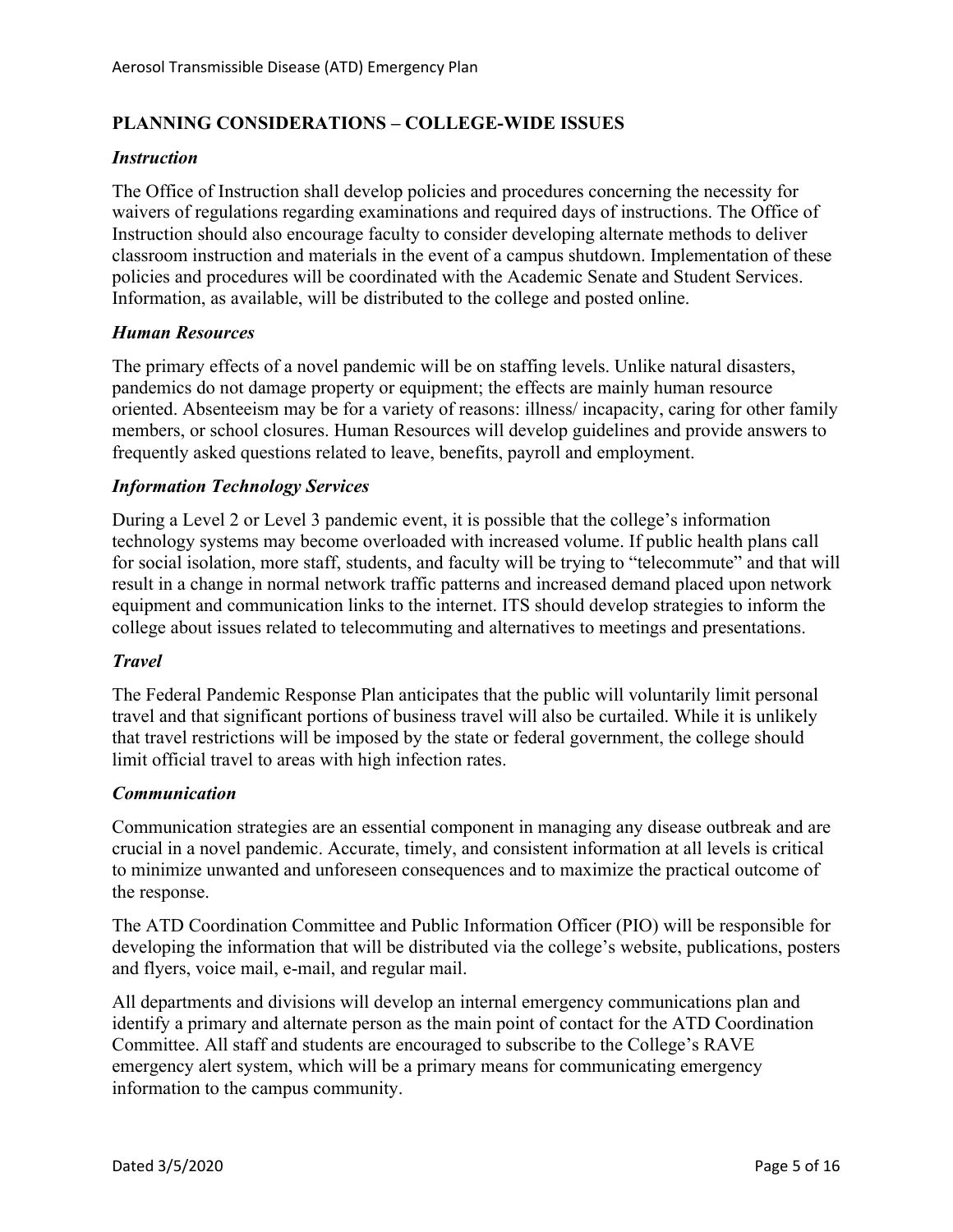# **RECOVERY**

 duration of the actual event and the unknown number of students, faculty, and staff affected. Recovery begins immediately and continues throughout the response phase of any emergency/disaster. With any pandemic, recovery efforts may be thwarted by an unknown

# *Business Resumption*

Based on the best available information, the ATD Coordination Committee will conduct ongoing reviews of the international/national/local and District situation and make a recommendation to the Superintendent/President about the appropriate response level and recommend a partial, incremental, or total return to normal operations.

# *Psychological Support for Staff, Faculty, Students*

During and after a pandemic wave is over, it can be expected that many people will be affected in a variety of ways. They may have lost friends and relatives, suffer from fatigue, or have financial losses as a result of the interruption of work. Services available to the staff, faculty, and students through campus resources will be communicated through all available means (e.g. website, publications, posters and flyers, voice mail, e-mail, and regular mail).

# *Analysis and After-Action Reports*

Once the business resumption is underway, debriefings will be convened to discuss the response and recovery, changes necessary to current plans, and opportunities for improvement to future disasters.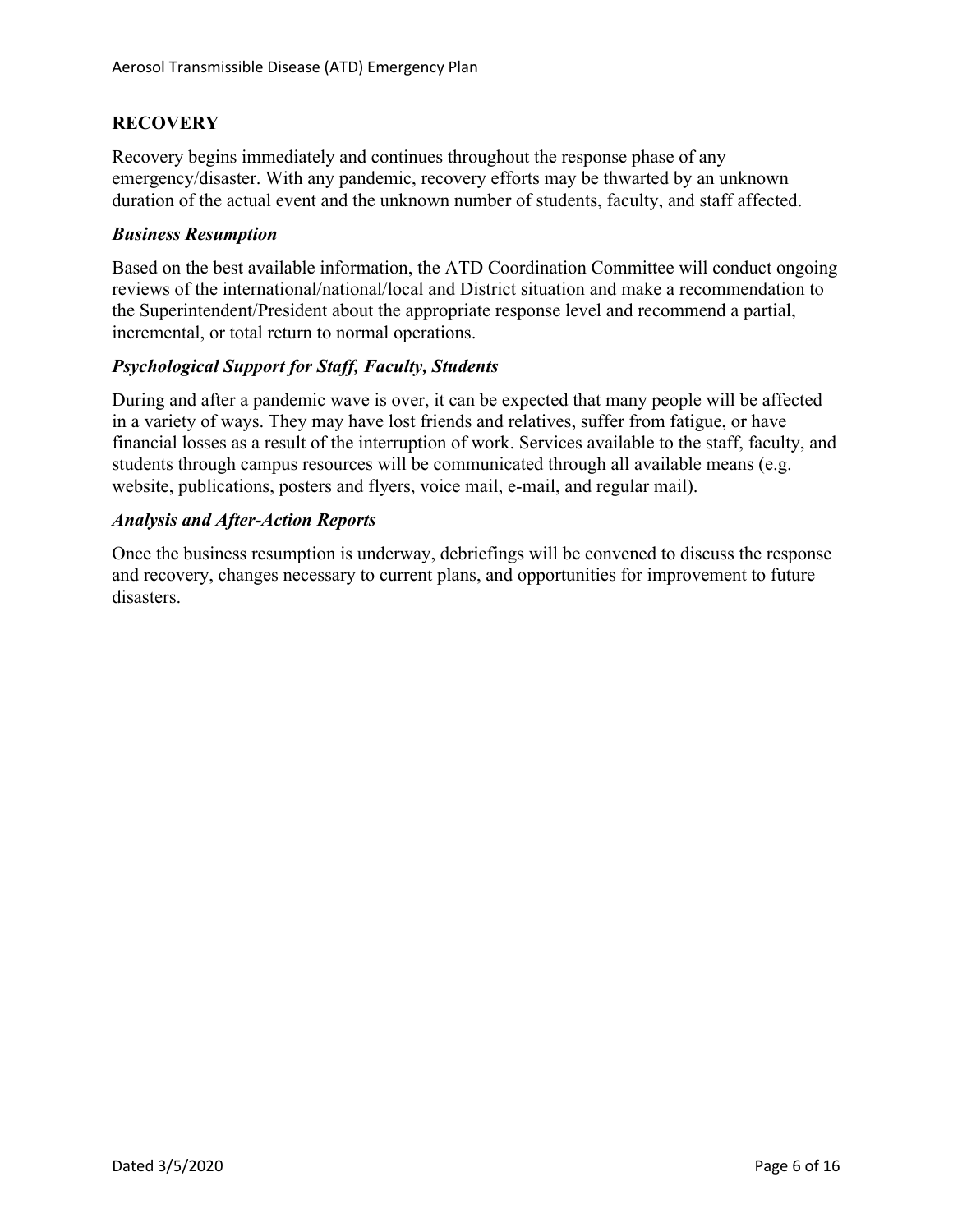# **RESPONSE GUIDELINES**

# **LEVEL 1: Preparation No significant number of reported ATD cases**

The ATD Coordination Committee will meet regularly to discuss preparations for each level and to confirm the designation of responsibility for specific types of communications. Campus faculty, staff, and students will be encouraged to become familiar with details of the ATD Plan.

All departments should thoroughly evaluate their operations to determine the essential services that will continue to be delivered in the event of a temporary campus closure and which employees will be responsible for delivering these services as essential employees, both primary and back-up. All departments will define essential staff within each department and within each level defined in this plan. Some employees may be defined as essential at one level, but not at another.

 determine authorized campus access during levels of response, including a campus closure. All Identified employees will be tracked in an ATD response database that lists all essential personnel and their responsibilities. This database will also be used by Campus Police to units will need to consider reassignment of staff within the department to meet temporary service needs.

As part of this analysis, departments should determine a communication plan to notify essential employees in the event of an escalation or campus closure. Options include a phone tree, a common phone hotline, text messages or email, or other appropriate means. Departments should consider the potential for a breakdown in communication and prepare for the consequences.

# **Academic Program**

- they will be monitored as part of the Pandemic Tracking Program, and faculty and • Create an absentee tracking program in selected classes and areas for monitoring changes in absenteeism as an early warning system. Predetermined courses will be notified that students will be briefed on its purpose. Assign tracking leads for each area to report weekly status to the Coordinators. Possible classes or programs for tracking are:
	- o Health Occupations
	- o Administration of Justice
	- o Sports Teams
	- o Employee Support Programs
- Refresh and disseminate policies and practices on student absences and attendance, aligning guidance with the current academic calendar.
- Direct faculty to provide guidance on attendance in courses
- Develop alternative methods of delivering instruction. Ensure plans to use distance learning, email, or other methods to accommodate student absences align with college policy, Title 5, and Ed Code.
- Seek and refer to guidance from the California Community Colleges Chancellor's Office.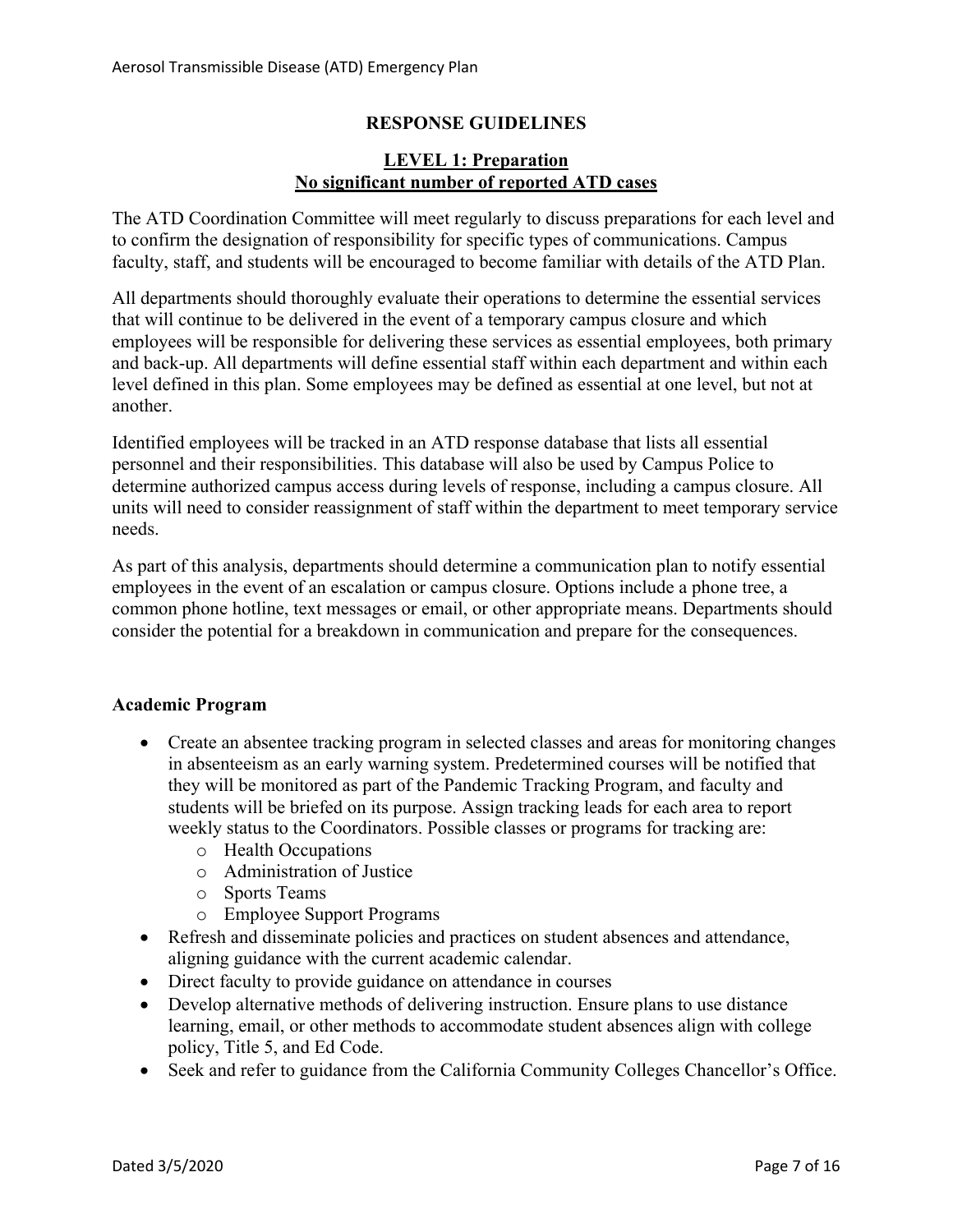• As appropriate, back-up faculty for critical classes should be identified in the event an instructor becomes ill and will be out for a protracted amount of time. Work with Human Resources to determine expedited methods for hiring substitutes.

# **Administrative Services (Facilities, ITS, Fiscal)**

- Deploy supplies to support proper hygiene and disinfecting protocol:
	- o Provide disinfecting dispensers in high use areas.
	- o Provide disinfecting wipes in offices and labs where equipment is shared.
	- o Provide custodial staff training on ATD cleaning and disinfecting protocol, particularly concerning shared items like goggles and specialized hand tools.
	- o Educate users on wiping keyboards and other control surfaces with disinfecting wipes.
	- o If possible, stock small disinfecting hand gels in public spaces.
- Purchase and deploy Personal Protective Equipment (PPE):
	- o For healthcare workers, standardization for N95 testing protocol with a NIOSHapproved vendor. Provide fluid-resistant surgical shoe covers, surgical hair cap and gowns, face shields and protective eyewear. Latex gloves need to be available in all sizes.
	- o For non-healthcare workers, regular surgical masks should be available to give to people who are symptomatic when visiting the Student Health Center and other public areas.
	- o Purchases should be made and storage determined for use throughout the emergency response.
- Identify critical supply and operating expense requirements to maintain service levels throughout the various stages of emergency response, including closure. Ensure working cash and signatory authorities will meet needs at all stages of response, including closure.
- Develop plans for paycheck distribution and timekeeping requirements through various stages of emergency response, including closure.
- Keep gasoline cards available and ensure vehicles are fueled in the event of a campus closure to minimize problems should supply disruptions occur.

# **Human Resources**

- Refresh policies and practices related to:
	- o Mandatory vs. voluntary release from work due to ATD
	- o Telework and nonstandard hours of operation
	- o Use of sick time for primary illness
	- o Extended use of sick time for care of family members with ATD
	- o Employees sick with no sick/vacation time remaining
	- o At-work social distancing for high-risk employees (i.e. pregnant, immune suppressed, etc.)
	- o Hiring of substitute staff and instructors
- Disseminate information about applicable leave policies and information on communicable diseases pursuant to applicable labor agreements and other regulations.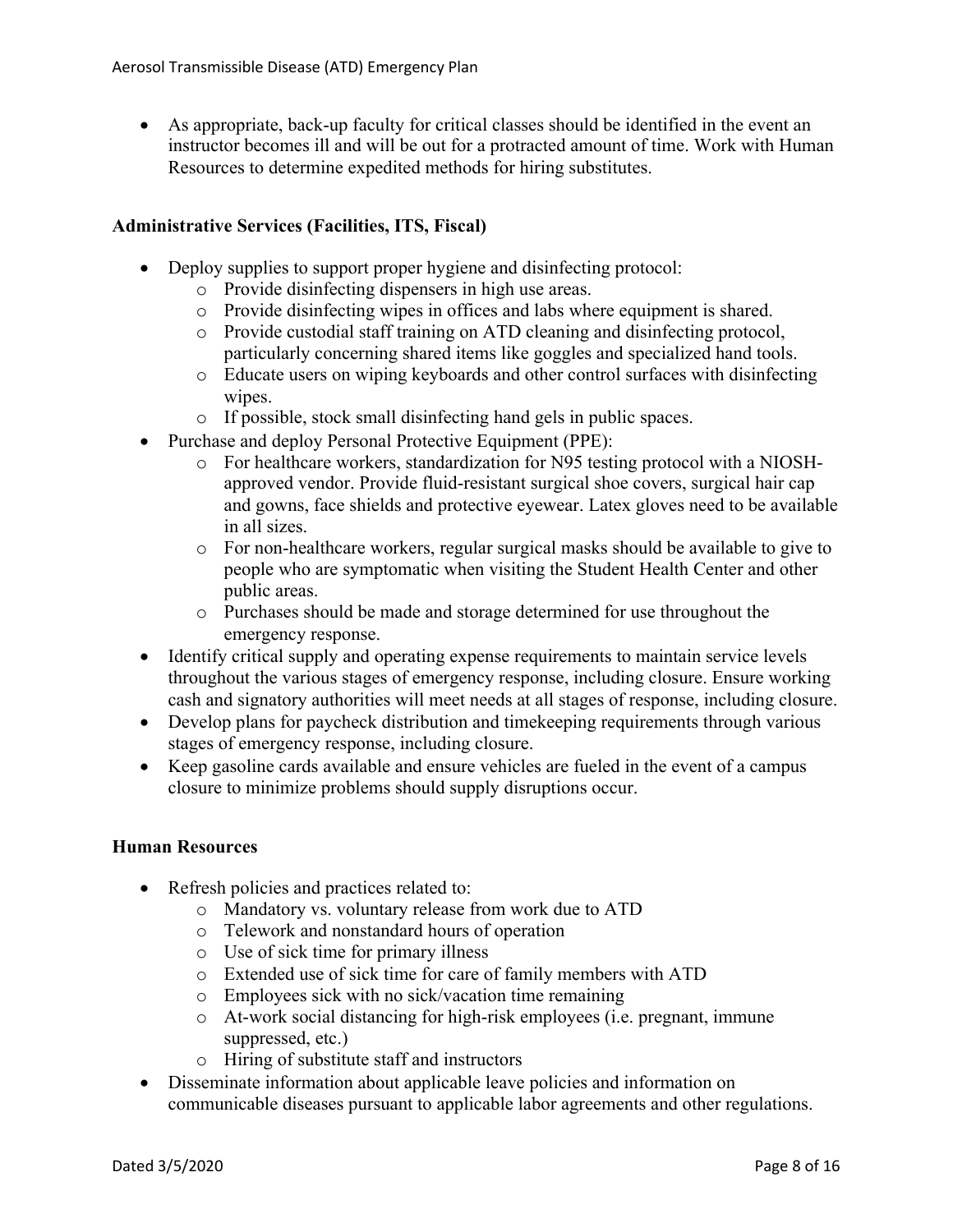- Working with Student Health Services, prepare training programs and materials for staff and establish cross-training for staff who volunteer to be temporarily reassigned to meet service needs that may arise from staffing shortages.
- Remind employees of the Disaster Service Worker requirement.

# **Communications**

- The college's website ([www.pasadena.edu\)](www.pasadena.edu) will be updated with information as necessary. This resource will be used during the Pre-Level 1 period to communicate with students, faculty, staff, families, trustees, surrounding communities, local officials, state officials, and vendors.
- Initiate a college-wide hygiene awareness program:
	- o Proper coughing, sneezing and hand washing.
	- o "Wipe Away" campaign to disinfect shared keyboards, telephones, and workspaces.
	- o Social Isolation when flu-like symptoms are present "Stay Home When Sick" campaign.
- Obtain poster information from relevant sources for print, distribution, and posting.
- If available, post videos demonstrating proper coughing/sneezing and handwashing techniques on the College's website.
- Encourage sign-ups for RAVE alert system.

# **LEVEL 2: Minimal Infection Rate U.S. Government Response Stage 4** or **10% of students or critical staff are absent**

| Triggering events at this level:                                                                                      |
|-----------------------------------------------------------------------------------------------------------------------|
| World Health Organization declaration of Phase 6-Pandemic period: increased and sustained transmission in             |
| the general U.S. population                                                                                           |
| Confirmation of a high rate of infectivity, morbidity (rate of infection) and/or mortality (death rate) as identified |
| by the Centers for Disease Control and Prevention's Pandemic Severity Index                                           |
| Rate/speed of disease spreading                                                                                       |
| Local public health recommendations to curtail/cancel public activities in county or state and to close PCC           |
| campuses                                                                                                              |
| Falling class attendance, students leaving campus                                                                     |
| Rising employee absenteeism                                                                                           |
| Other regional schools closing                                                                                        |
| Transportation systems closing/curtailing interstate travel                                                           |

 during the first week of school, school closure should be considered. Initiate the ATD tracking program after the second week of school to allow students to add and drop courses without affecting the tracking of absenteeism. If an outbreak is detected prior to or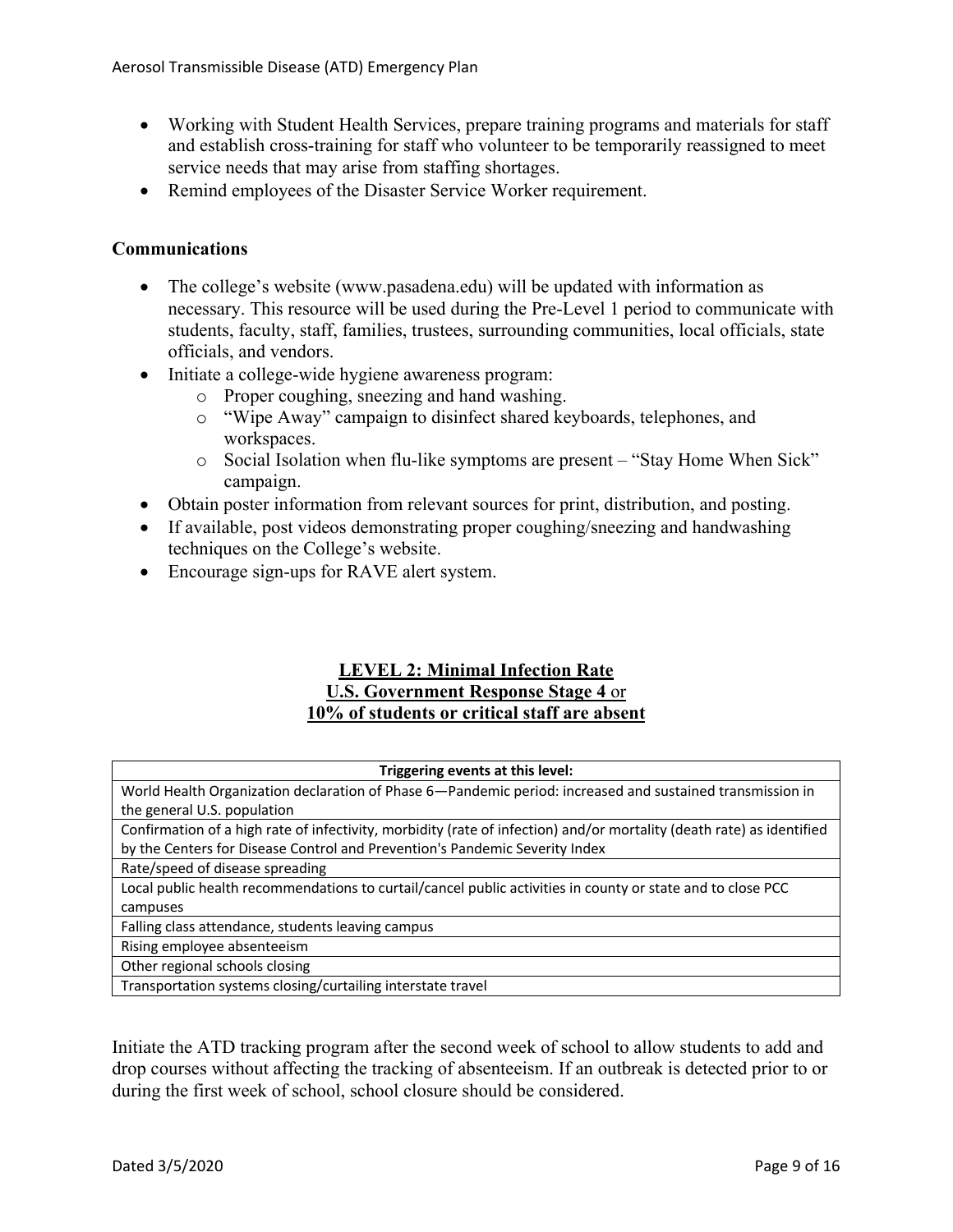- Initiate educational and work distancing
	- o Distance learning should be available to impacted classes and programs if feasible.
	- o Telecommuting options should be considered if feasible.
	- o Transfer of critical functions should be addressed.
- Social Distancing should be implemented, avoid crowded areas (i.e. conferences, sporting events, concerts, etc.)
	- o Minimize sport and college public events.
	- o Cancel nonessential travel and all travel to areas with high infection rates.
- Student attendance (online or via forms of telecommunications)
	- o Attendance will be taken on the same day of each week to maintain continuity of reporting.
	- o Attendance will be taken either at the beginning or end of class. Faculty to gather data, report to the Dean, who will report to VP Instruction.
	- o Attendance will be tracked to identify any severe spike (50% from week to week) or a steady increase in absenteeism.
	- o If any faculty members are made aware of students testing positive for a pandemic virus in their classes, they are to report it to their dean, who will report to the ATD Coordination Committee.
- Administration attendance
	- o If multiple employees in a department or common area report flu-like symptoms and/or home ill, the supervisor will contact the ATD Coordination Committee.
	- o If any employees are made aware of employees or family member(s) testing positive for a pandemic virus, they are to report it to the ATD Coordination Committee.
- Faculty attendance
	- o If multiple faculty report flu-like symptoms or are home ill, the office of Instruction will notify the ATD Coordination Committee.
	- o If faculty demonstrate a positive test for a pandemic virus, they are to report it to the Office of Instruction so the ATD Coordination Committee can be notified.

# **Student Health Services / Campus Police**

- Suspend day-to-day operations.
- Implement on-call crisis management (psychological first-aid) procedures in response to trauma (24/7).
- Assess need and provide short-term stress counseling for the campus community.
- Attend to first responders.
- Designate all medical and personal counseling staff as essential
- Identify support for DSP&S students and disabled employees (mobility, deaf, etc.)
- Provide surgical masks, respirators, and sterile gear as appropriate.
- Begin to implement campus evacuation procedures with other campus departments.
- Provide safety and security for main campus, CEC, Rosemead and CDC.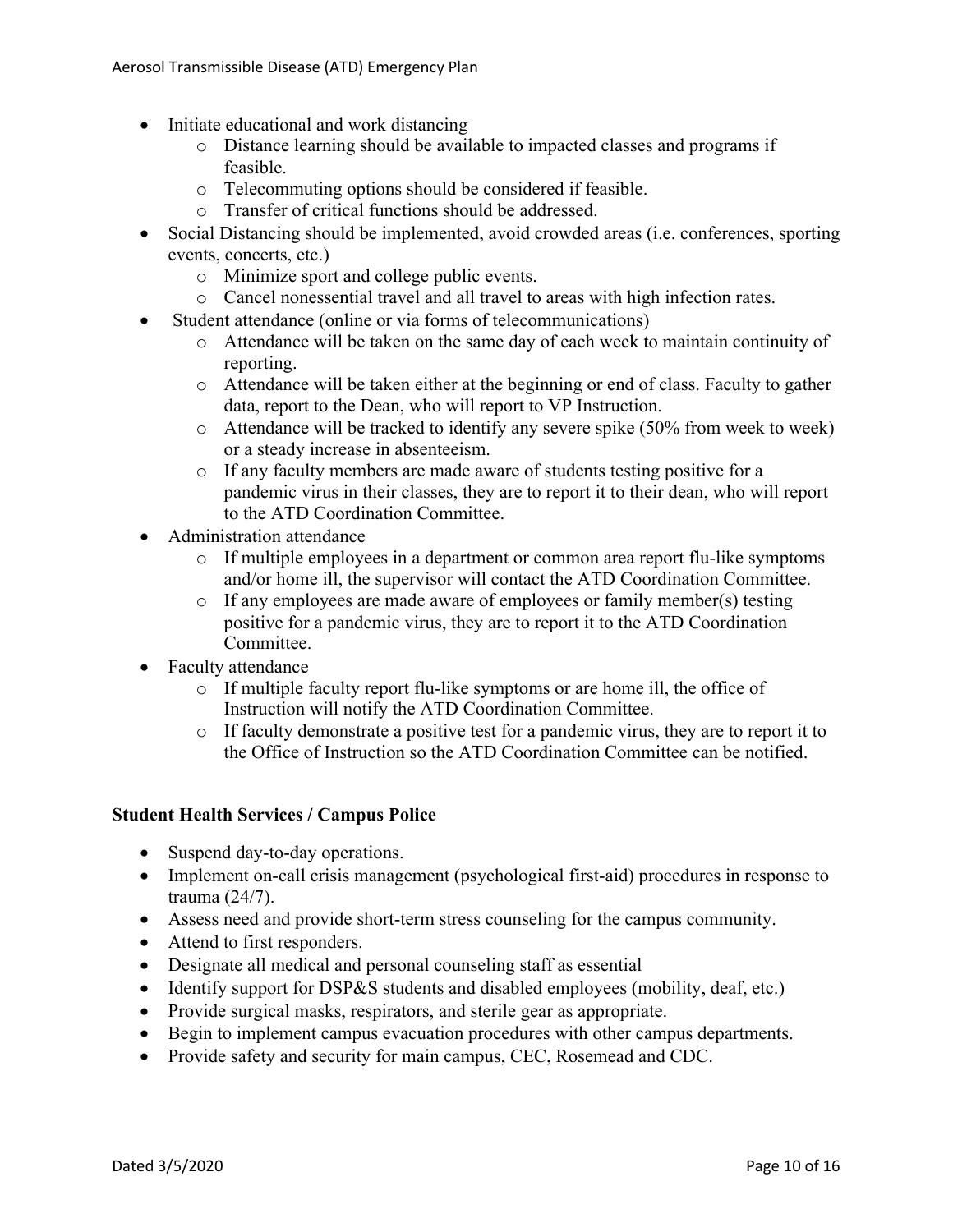# **Academic Program**

- Where feasible and determined by trends in attendance and the presence of ATD, implement cancellation of face-to-face sections and replacement with alternative instruction methods.
- Identify and monitor areas requiring increased hygiene and disinfectant mitigation

# **Administrative Services**

- Monitor supplies and replenish as appropriate.
- Restrict access to areas of campus as necessary.
- Initiate pandemic cleaning and disinfection:
	- o Maintenance and operations
	- o High-use areas (i.e. computer centers, cafeteria, shared workstations)
- Distribute sufficient and accessible soap, hand sanitizers, tissues, and trash receptacles
- Use EPA-registered hospital disinfectant/detergent for cleaning campus facilities affected by a local outbreak
- Give special attention to frequently touched surfaces in addition to floors and other horizontal surfaces.
- Handle bodily fluid spills in accordance with pathogen procedures.
- Coordinate with departments to identify and prepare "Suspension of Work" and "Termination for Convenience" notifications to service contract vendors.
- Facilitate and expedite emergency supply and service orders.
- Prepare to implement manual processes for cash deposits, cash disbursements, procurements, vendor disbursements and billing of student and contract/grant receivables as appropriate.
- Coordinate requests for resource assistance from other delegated offices on campus to assist with vendor payment processing if needed.
- Develop training on remote desktop access procedures.

#### **Human Resources**

- Insure healthy, essential regular employees report to work.
- Grant paid administrative leave to non-essential regular employees as necessary in response to ATD occurrence in the campus population.

# **Communication**

- Information on the PCC website will be updated as needed to educate the campus community regarding flu signs/symptoms and when/where to seek help.
- Public Information Office or Police and Safety Services will send RAVE alerts apprising recipients of the status of activities on campus and steps being taken by the institution.
- PIO will notify media of the status of activities on campus and steps being taken by the institution. Prepare for a possible increased media presence.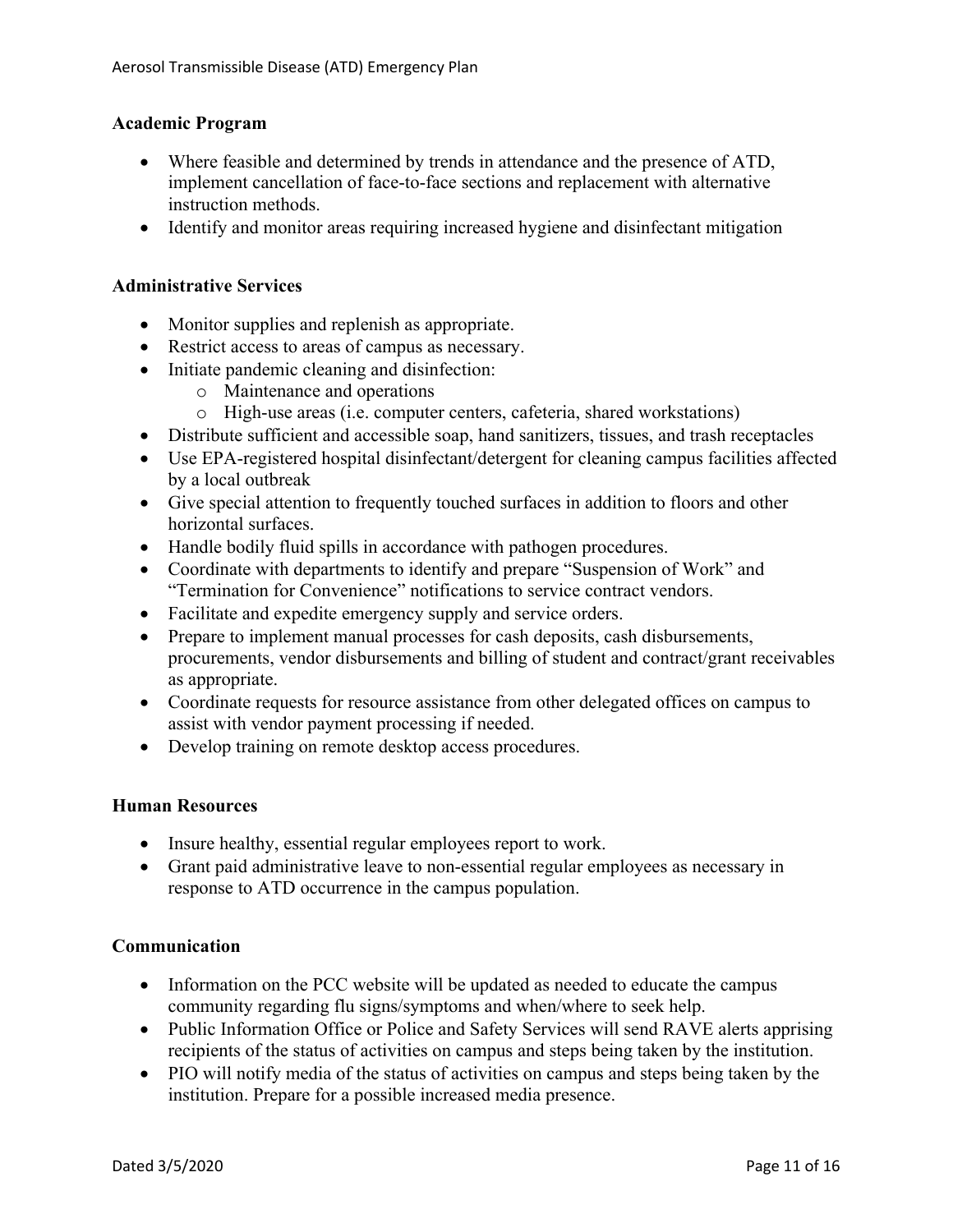# **LEVEL 3: Moderate Infection Rate U.S. Government Response Stage 5** or **20% of students or critical staff are absent**

| Triggering events at this level:                            |
|-------------------------------------------------------------|
| Confirmed local community outbreak                          |
| Rate/speed of disease spreading                             |
| students should not be on campus                            |
| Rising employee absenteeism                                 |
| Other regional schools closing                              |
| Transportation systems closing/curtailing interstate travel |

Continue all activities outlined in the previous levels (Levels 1  $\&$  2) with the following additions, plus, an emergency shelter plan should be implemented for homeless students.

# **Academic Program**

- If courses are required to be cancelled for one to two weeks, students would have the ability to make-up work missed and fulfill the required 48 contact hours per class credit without significantly altering the semester calendar/structure.
- For any closure extending beyond two weeks, the college will consult with the Chancellor's Office to consider extending the semester the next term.
- Where appropriate and approved for distance education, faculty can immediately conduct coursework from off-site using listservs to communicate with students or telephone conference call support.
- Alternative methods of instruction will continue where possible.

# **Student Health Services / Campus Police**

- Implement the campus evacuation plan.
- Secure closed campus facilities as necessary.
- Liaise with local law enforcement and public health officials as necessary to maintain situational awareness.

#### **Administrative Services**

- All healthy essential personnel will report and services will continue.
- Maintain essential services to all facilities.
- Close and secure non-essential buildings.
- Curtail outside maintenance.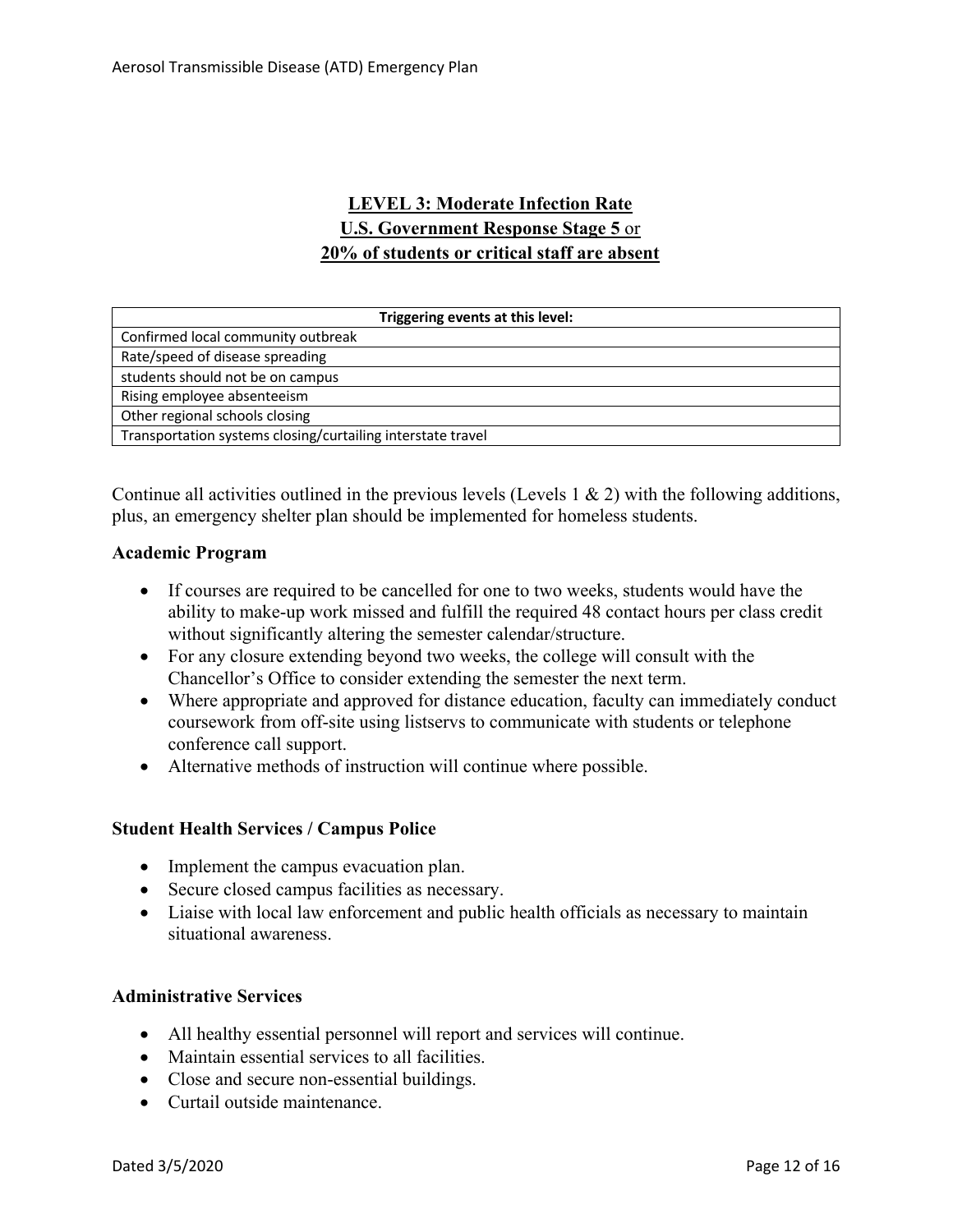- All service contracts of \$100,000 and greater include clauses regarding termination for convenience and suspension of work. The language in these clauses covers any requirement for the college to suspend services or work due to a closure of this nature. For services under \$100,000, purchase orders include similar language. Delivery instruction and location changes can be implemented with a basic contract modification. Fiscal Services will implement these modifications as needed and send notifications to vendors.
- Business Services will continue to coordinate funding and procurements for emergency supplies and services.
- The Payroll and Benefits Department will implement emergency payroll processing.
- If the campus is closed, but essential service departments are open, the campus mail office and central receiving will continue to accept mail and deliveries assuming the USPS, FedEx, and UPS are operating as normal and staff resources are available to process the work. Mail will be received, sorted, and stored ready for delivery. If the campus is closed and USPS, FedEx, and UPS are closed, mail and purchase order deliveries will be suspended.

# **LEVEL 4: Severe Infection Rate U.S. Government Response Stage 5** or **At least 30% of students or critical staff are absent**

| Triggering events at this level:                                   |
|--------------------------------------------------------------------|
| Declared emergency at jurisdiction of authority                    |
| Rate/speed of disease spreading                                    |
| MUST BE enforced---Campus closure for students, faculty, and staff |
| Rising employee absenteeism                                        |
| Other regional schools closing                                     |
| Transportation systems closing/curtailing interstate travel        |

Campus closed; declared emergency condition; evacuation of campus; all facilities closed except skeletal services for infirmary, temporary emergency shelter housing for students with extreme hardships, and essential research; access to campus is sealed off; closure is sustained.

# **Academic Program**

- If courses are required to be cancelled for one to two weeks, students would have the ability to make-up work missed and fulfill the required 48 contact hours per class credit without significantly altering the semester calendar/structure.
- For any closure extending beyond two weeks, the college will consult with the Chancellor's Office to consider extending the semester the next term.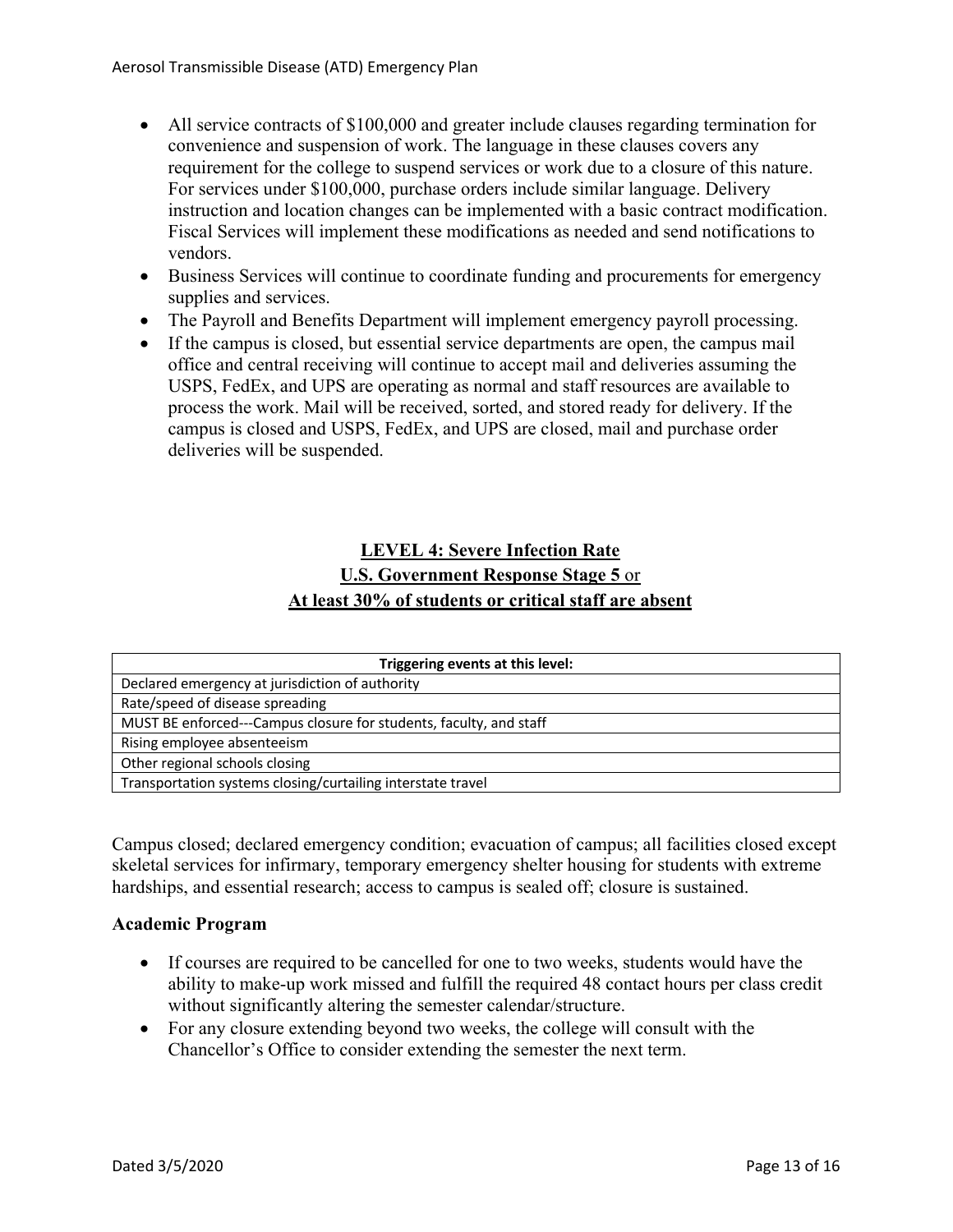# **Campus Police (Student Health Service—Public Health Department Agendas)**

- Student Health Services to work with Pasadena Public Health Department.
- Liaise with local law enforcement and public health officials as necessary to maintain situational awareness.
- Secure campus during closure:
	- o Implement barriers at all campus ingress points
- The following facilities should ONLY be accessible to key individuals who need emergency access during the closure of the campus
	- o C Building:
		- Fiscal Services/Payroll
		- Human Resources
		- Public Information Office
		- Administrative Offices (as necessary)
	- o CC Building
	- o Campus Police Station
	- o ITS/Telephone
	- o Maintenance and Operations
- Once the campus is secured, the only ingress and egress to campus will be through 150 South Hill, Staff Parking Lots, or as determined by Campus Police.
- During the period of closure, all vehicles and pedestrians on campus will be challenged by Campus Police. Without exception, all persons on campus who are not in the emergency preparedness database will be asked to leave campus. Those refusing to leave will be subject to arrest.
- After employees have completed work for the day, they return to the area where they checked-in and repeat the process for check-out.
- The state of California will decide on travel restrictions, if any, during the period of the pandemic. Pasadena City College will abide by the policies set by the state government on travel restrictions and policies.

# **Administrative Services**

- Maintain essential services to all buildings.
- Curtail all contractual work and maintenance activities.
- Manage essential staff working in shifts to maintain essential services.
- Procure, store, and provide sufficient and accessible soap, alcohol-based hand hygiene products, tissues, and receptacles for their disposal.
- Use any EPA-registered hospital detergent/disinfectant for cleaning. Give special attention to frequently touched surfaces in addition to floors and other horizontal surfaces.
- Handle blood and other bodily fluid spills in accordance with blood-borne pathogen procedures.
- Clean and disinfect college in preparation for re-opening.
- Assuming full campus closure, financial transactions will be limited to critical procurements and payments.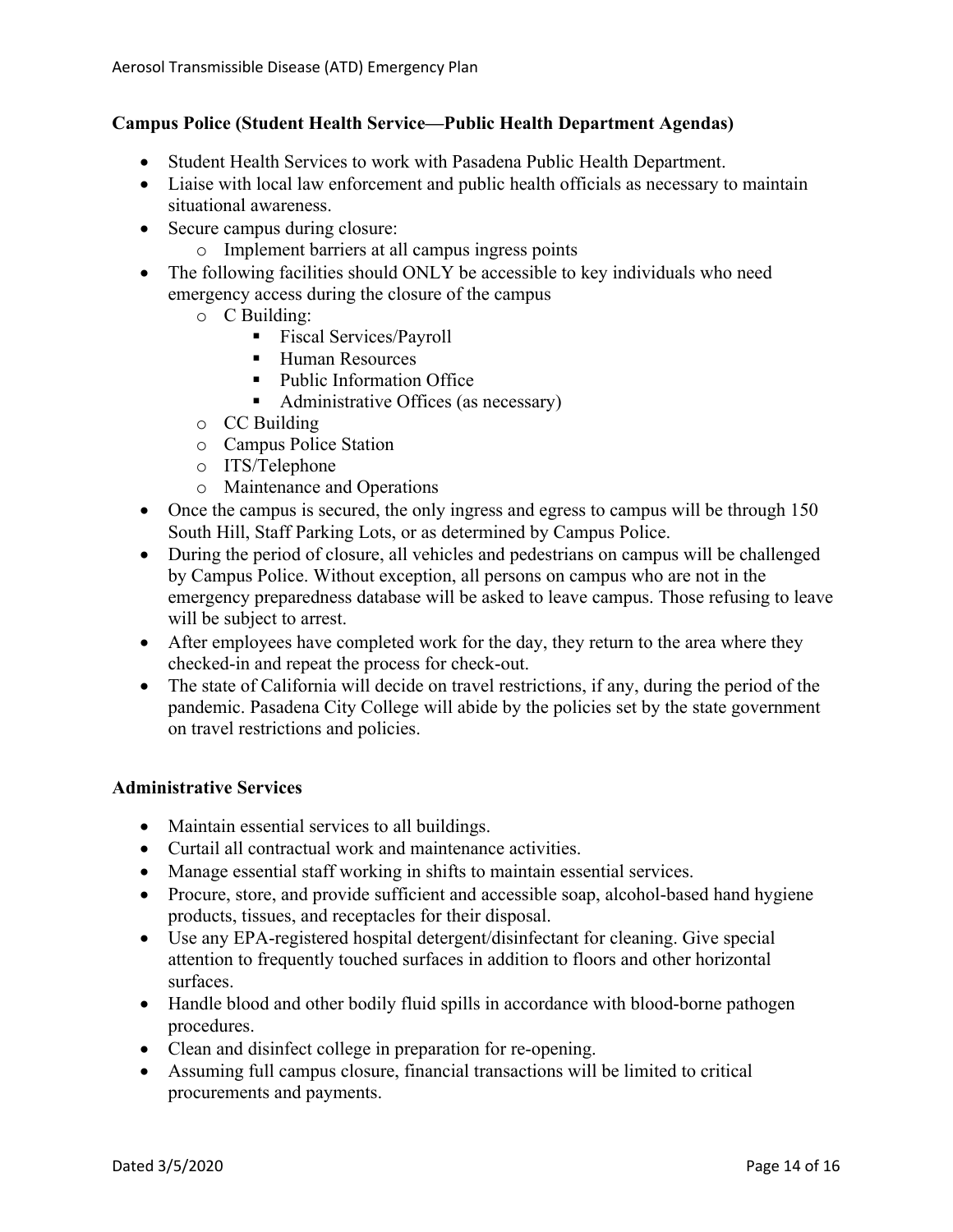• Limited essential personnel will report to campus or handle transactions from remote locations depending on system availability.

#### **Human Resources**

- Healthy essential employees will report to work.
- Non-essential employees will receive paid administrative leave.
- Non-exempt essential employees will receive overtime if warranted.
- Staff will fulfill Disaster Service Worker and Mutual Aid obligations as required.

#### **Communications**

- response to electronic inquiries will be provided from a remote location by PIO staff. • Information on the PCC website will be updated on a continual basis as needed. Online
- PIO and Campus Police will send RAVE alerts as necessary to provide updates.
- ITS will send college-wide voice mail to recipients. Other appropriate telephone contact will be made with other stakeholders.
- Media will be appraised by PIO of the evolving status of activities on campus and steps being taken by the institution.
- Student Health Services and Campus Police will maintain contact with local law enforcement and public health authorities.

# **Absenteeism declining; over two weeks, no more than 10% of students or critical staff are absent; LEVEL 5: Subsidence/Recovery**

#### **Academic Program**

- Respond to impacts of ATD outbreak accordingly, resuming academic progress for students while ensuring student, faculty, and staff health and safety.
- Return to normal campus functions.

# **Student Health Services / Campus Police**

- Continue absentee surveillance program until trend is confirmed.
- Assess and debrief campus departments to determine the effects of a pandemic wave.
- Offer support services to affected individuals as appropriate.